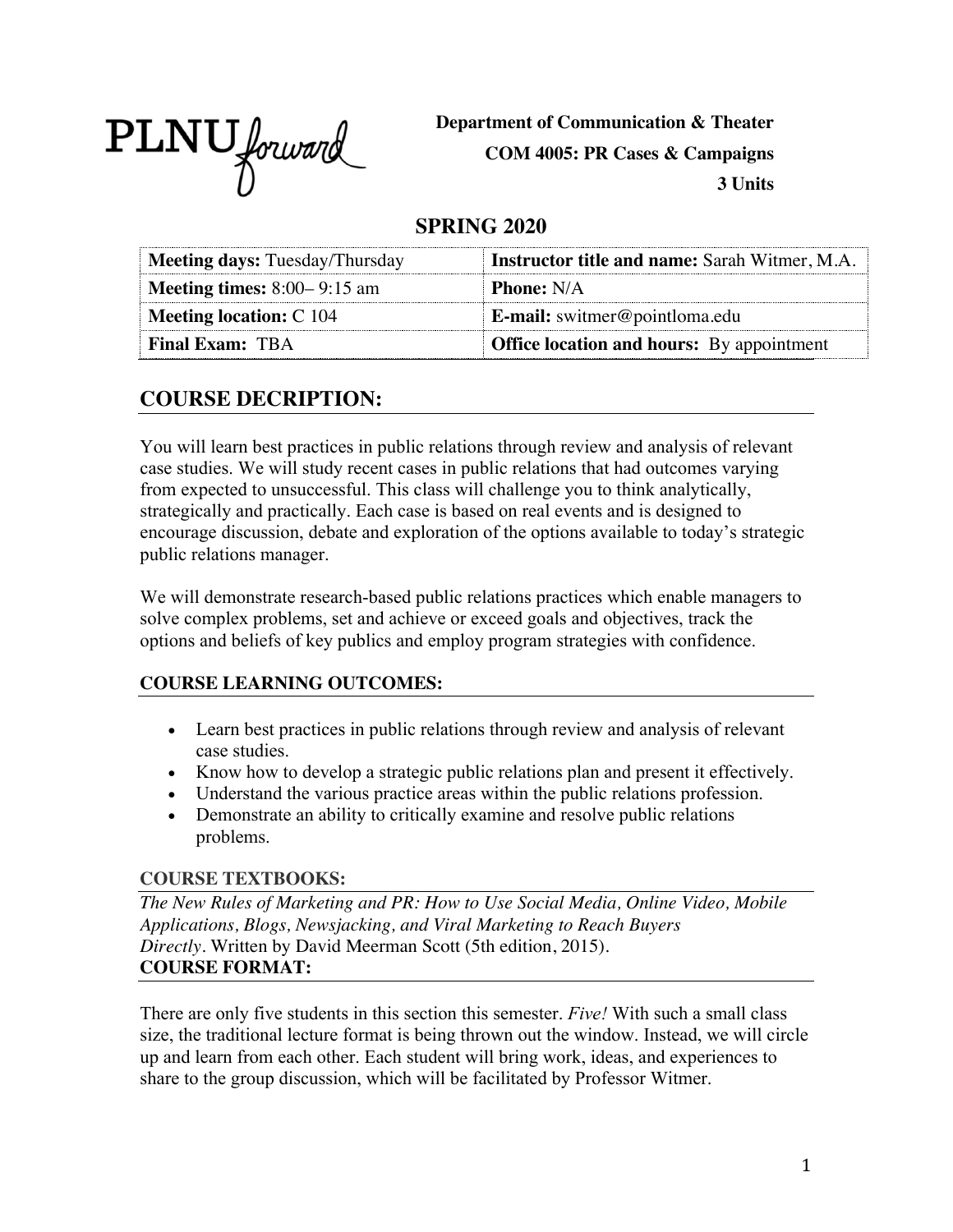#### **COURSE PRE-REQUISITS:**

This class is developed for advanced students in public relations who have completed COM 3090, Introduction to Public Relations or other relevant PR course or work experience.

### **ASSESSMENT AND GRADING**

|                                                | <b>Points Possible</b> | <b>Your Score</b> |
|------------------------------------------------|------------------------|-------------------|
| In-the-news $(11 \t@3 \tpt{pts each})$         | 33 pts.                |                   |
| Chapter Reflections $(11@3pts$ each)           | 33 pts.                |                   |
| Classroom case studies $(11 \t@3 \tpt s each)$ | 33pts.                 |                   |
| <b>Textbook Presentation</b>                   | 50 pts.                |                   |
| Presentation Notes (4@3pts each)               | $12$ pts.              |                   |
| <b>Final Semester Reflection</b>               | $50$ pts.              |                   |
| <b>Class Participation</b>                     | $13$ pts.              |                   |
| <b>Total Points</b>                            | 225 pts.               |                   |

#### **GRADING SCALE:**

| Grade | <b>Percent</b> | Grade        | <b>Percent</b> |               |
|-------|----------------|--------------|----------------|---------------|
| A     | 93-100         | C            | $73 - 76$      | $\frac{1}{4}$ |
|       | 90-92          | $C-$         | $70-72$        | is            |
| $B+$  | 87-89          | D+           | 67-69          | in            |
| B     | 83-86          | D            | 63-66          |               |
|       | 80-82          | D-           | $60 - 62$      |               |
|       | 77-79          | $\mathbf{F}$ | $0-59$         |               |

#### **GRADING STANDARDS:**

 $X's$ " are awarded for work that  $highly exceptional, shows$ **indum**itals sight and **analysis** in submittals and class discussion and **goes beyond all minimal requirements** 

"B's"…are awarded for work that is above average and **goes beyond minimal requirements.**

"C's"…are awarded for work that meets basic standards and requirements.

"D's"……..are awarded for below average work that usually lacks minimal requirements.

"F's"……..are awarded for work that clearly does not meet minimal standards, or is not completed.

#### **GRADE CONCERNS:**

If you feel that you were unjustly evaluated on any assignment, please talk with me within ONE week after the assignment has been returned. An appeal is welcome by scheduling an appointment. Please come with a well-reasoned and written explanation of why the grade should be changed, and I will be happy to discuss it with you. Asking for an appeal and defending your case does not secure, nor imply a change of grade. If at any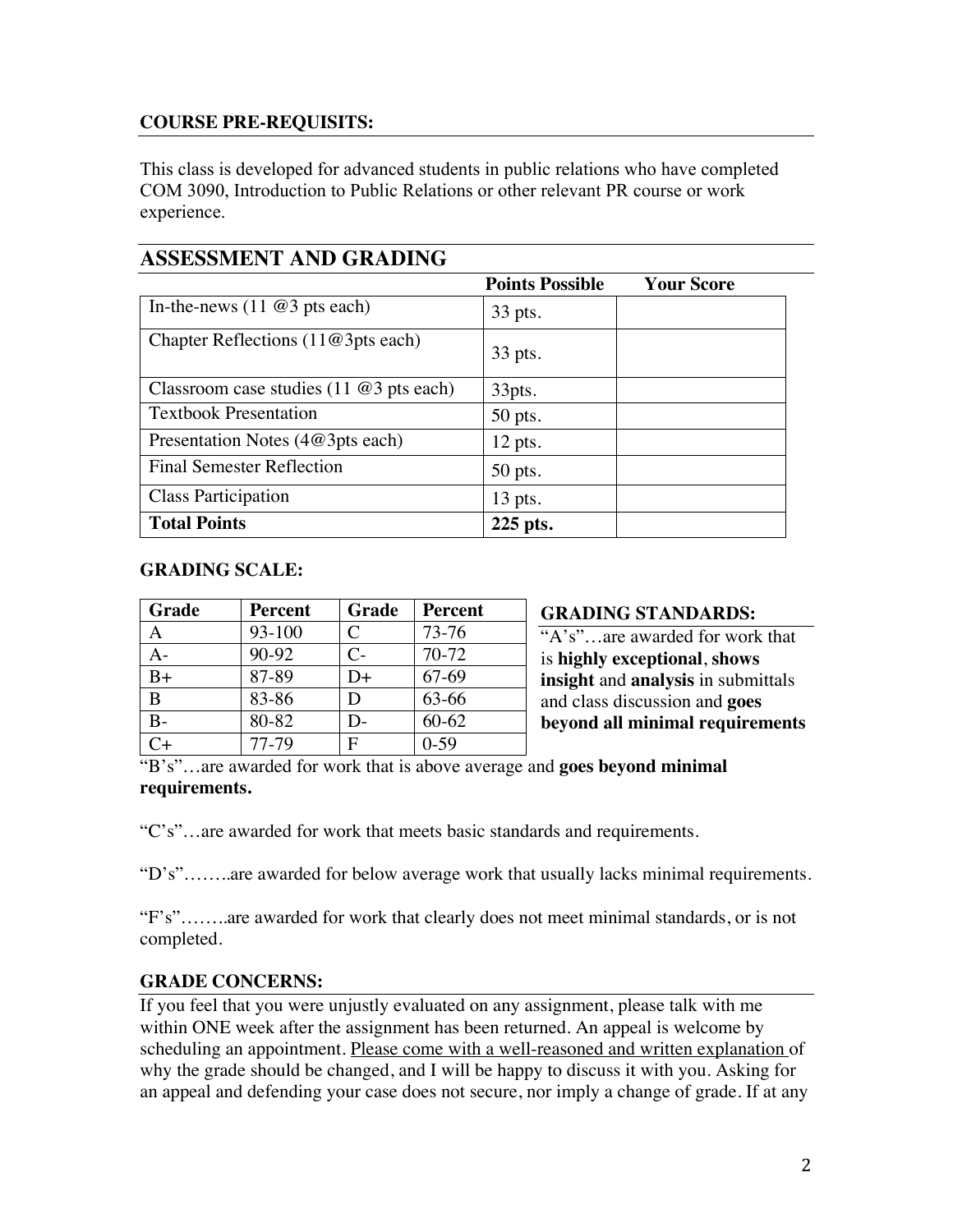point during the course you are concerned with your overall class grade or other issues in the course, please feel free to make an appointment or stop by my office. I want to help you learn and succeed in this course.

# **ASSIGNMENTS**

- All assignments must be typed and submitted on Canvas before the start of class.
- Please note that standard APA font and margins are expected of one inch and 12 point font (Times New Roman). All papers should be double-spaced.
- All assignments are due on the day and time as specified. Please submit online. Late assignments will not be accepted unless previously discussed with the teacher.

# **INCOMPLETES AND LATE ASSIGNMENTS**

All assignments are to be submitted/turned in by the beginning of the class session when they are due—including assignments posted in Canvas. Incompletes will only be assigned in extremely unusual circumstances.

# **FINAL EXAMINATION POLICY**

Successful completion of this class requires taking the final examination **on its scheduled**  day. The final examination schedule is posted on the **Class Schedules** site. No requests for early examinations or alternative days will be approved.

# **ASSIGNMENT DESCRIPTIONS:**

## **IN-THE-NEWS ANALYSES (11 @ 3pts each =33 pts.)**

Description: Find three (3) current events that are public relations related.

Requirements:

- Summarize each (don't copy & paste)
- Provide sources
- Explain how is "P.R." related
- Think through P.R. implications for those involved (including publics)
- Give a long-term prediction for each situation

## Style Standard: N/A

#### **CHAPTER NOTES REFLECTIONS (11 @ 3pts each = 33 pts.)**

Description: After each chapter lecture, the professor will provide questions for the students to reflect on in class. Collect each of these reflections to turn in along with your Meta-Reflection due at the end of the semester.

Requirements:

Fully answer questions according to the lecture material. Style Standard: N/A

## **P.R. RESEARCH (11 @ 3pts each = 33 pts.)**

Description: Each Tuesday, Professor Witmer will assign you a corporation,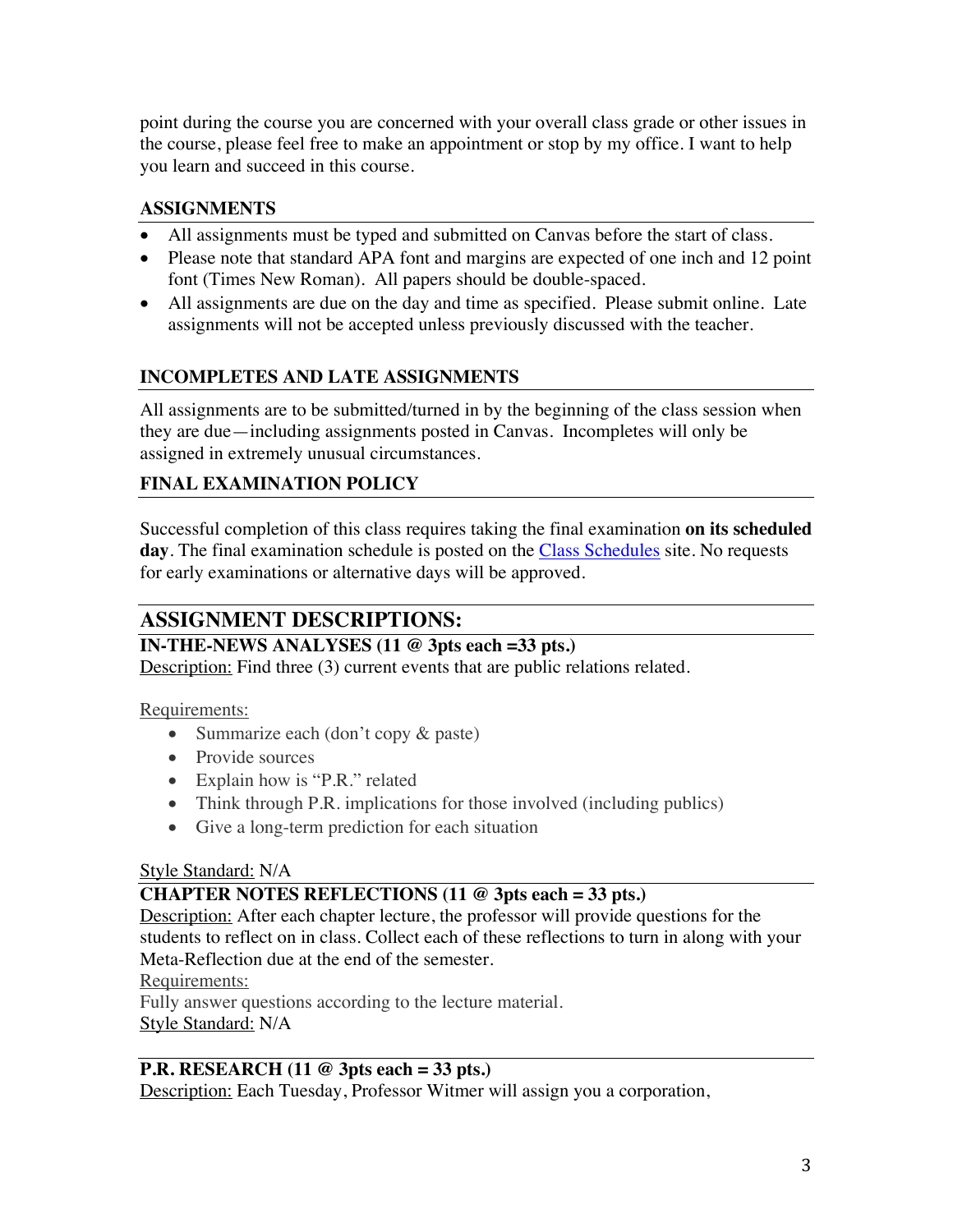organization, or person to research. Submit your research findings to Canvas before class on Thursday.

Requirements:

- Summarize the main points (don't copy & paste)
- Provide sources Think through P.R. implications and analyze how the corporation, organization, or person is doing.

Style Standard: N/A

#### **IN-CLASS CASE STUDIES (11 @ 3pts each = 33 pts.)**

Description: Each Thursday, the professor will assign specific case studies to be analyzed and discussed in-class.

Requirements:

- Must be present in-class to receive credit
- Must describe case to the class and recommend actions
- Must respond to other students' cases

#### Style Standard: N/A

### **TEXTBOOK CHAPTER PRESENTATIONS (50 pts.)**

Description: Students will be assigned to 5 chapters from the course textbook. They will present these to the class via PowerPoint toward the end of the semester

Requirements:

- Each chapter covered
- Visuals
- $\bullet$  30-45 minutes
- Q & A session following the presentation

#### Style Standard: Non-Applicable.

## **FINAL SEMESTER REFLECTIONS (50 pts.)**

Description: Students will take this opportunity to reflect on what they have learned throughout the semester. Using the in-class reflections, students will conduct a metaanalysis of how their understanding of P.R. has grown through the semester.

#### Requirements:

- Each chapter covered
- Self-reflection included
- $\bullet$  5-7 pages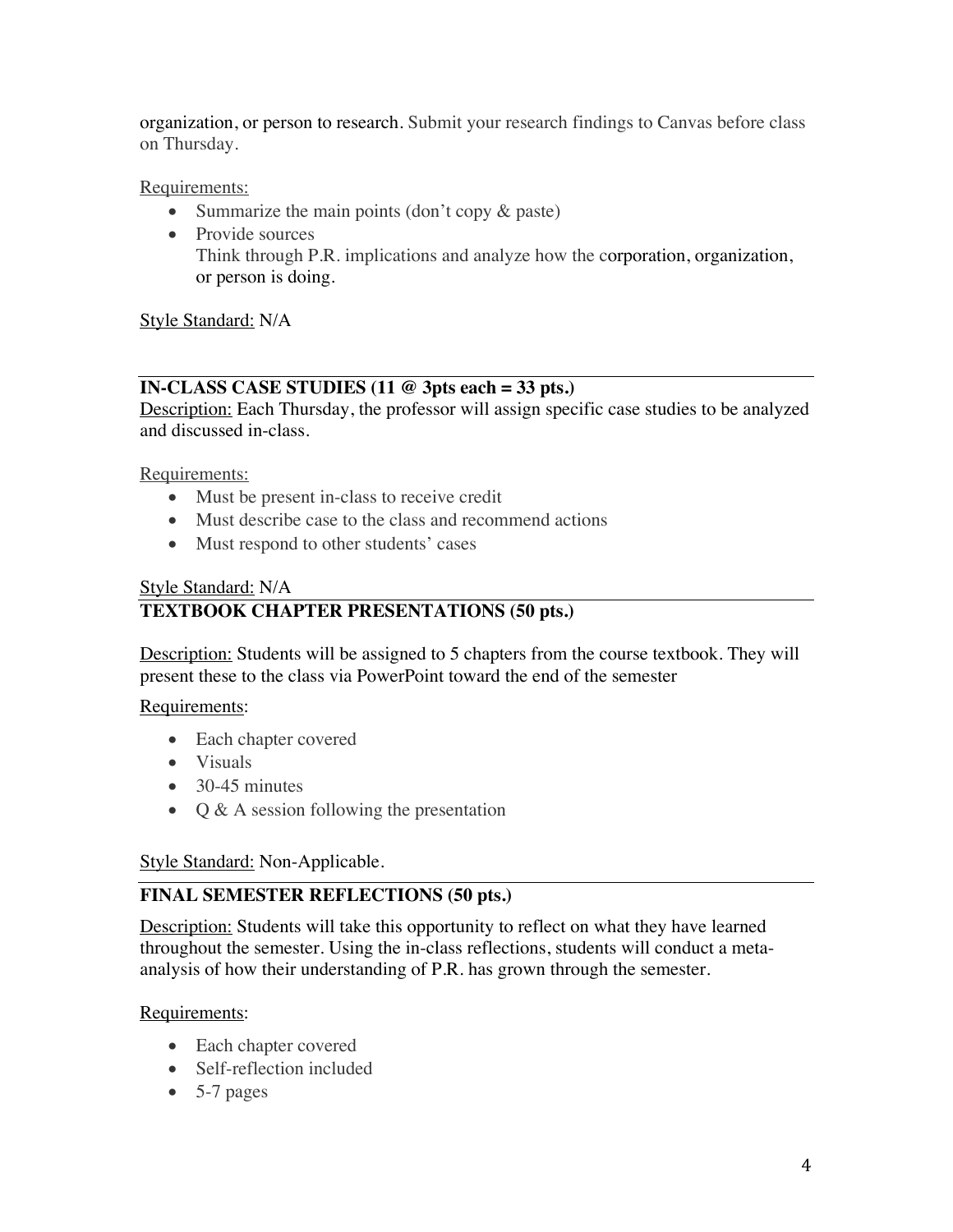• Attach each "reflection" from the 11 lectures

Style Standard: APA, Times New Roman 12 pt. font, double-spaced. Students must submit the notes on Canvas well in advance to its due time, in case of any Internet or website glitches. The student is responsible for taking the quiz with plenty of time to contact the Library Helpdesk in case of any issues.

# **PARTICIPATION (11 pts.)**

This is a hands-on, student-centered course. Therefore, you will be graded on your participation. Those who are energetic, contributory, and consistent with attendance will receive a high participation grade. As contribution to and involvement with the class goes down, will the grade. Contributions to our roundtable discussions, guest speaker  $Q \& A$ sessions, and group projects will be considered when calculating the participation grade.

# **PLNU POLICY**

## **PLNU Mission: To Teach ~ To Shape ~ To Send**

Point Loma Nazarene University exists to provide higher education in a vital Christian community where minds are engaged and challenged, character is modeled and formed, and service is an expression of faith. Being of Wesleyan heritage, we strive to be a learning community where grace is foundational, truth is pursued, and holiness is a way of life.

## **PLNU COPYRIGHT POLICY**

Point Loma Nazarene University, as a non-profit educational institution, is entitled by law to use materials protected by the US Copyright Act for classroom education. Any use of those materials outside the class may violate the law.

## **PLNU ACADEMIC HONESTY POLICY**

Students should demonstrate academic honesty by doing original work and by giving appropriate credit to the ideas of others. Academic dishonesty is the act of presenting information, ideas, and/or concepts as one's own when in reality they are the results of another person's creativity and effort. A faculty member who believes a situation involving academic dishonesty has been detected may assign a failing grade for that assignment or examination, or, depending on the seriousness of the offense, for the course. Faculty should follow and students may appeal using the procedure in the university Catalog. See **Academic Policies** for definitions of kinds of academic dishonesty and for further policy information.

# **PLNU ACADEMIC ACCOMMODATIONS POLICY**

If you have a diagnosed disability, please contact PLNU's Disability Resource Center (DRC) within the first two weeks of class to demonstrate need and to register for accommodation by phone at 619-849-2486 or by e-mail at DRC@pointloma.edu. See Disability Resource Center for additional information.

#### **PLNU ATTENDANCE AND PARTICIPATION POLICY**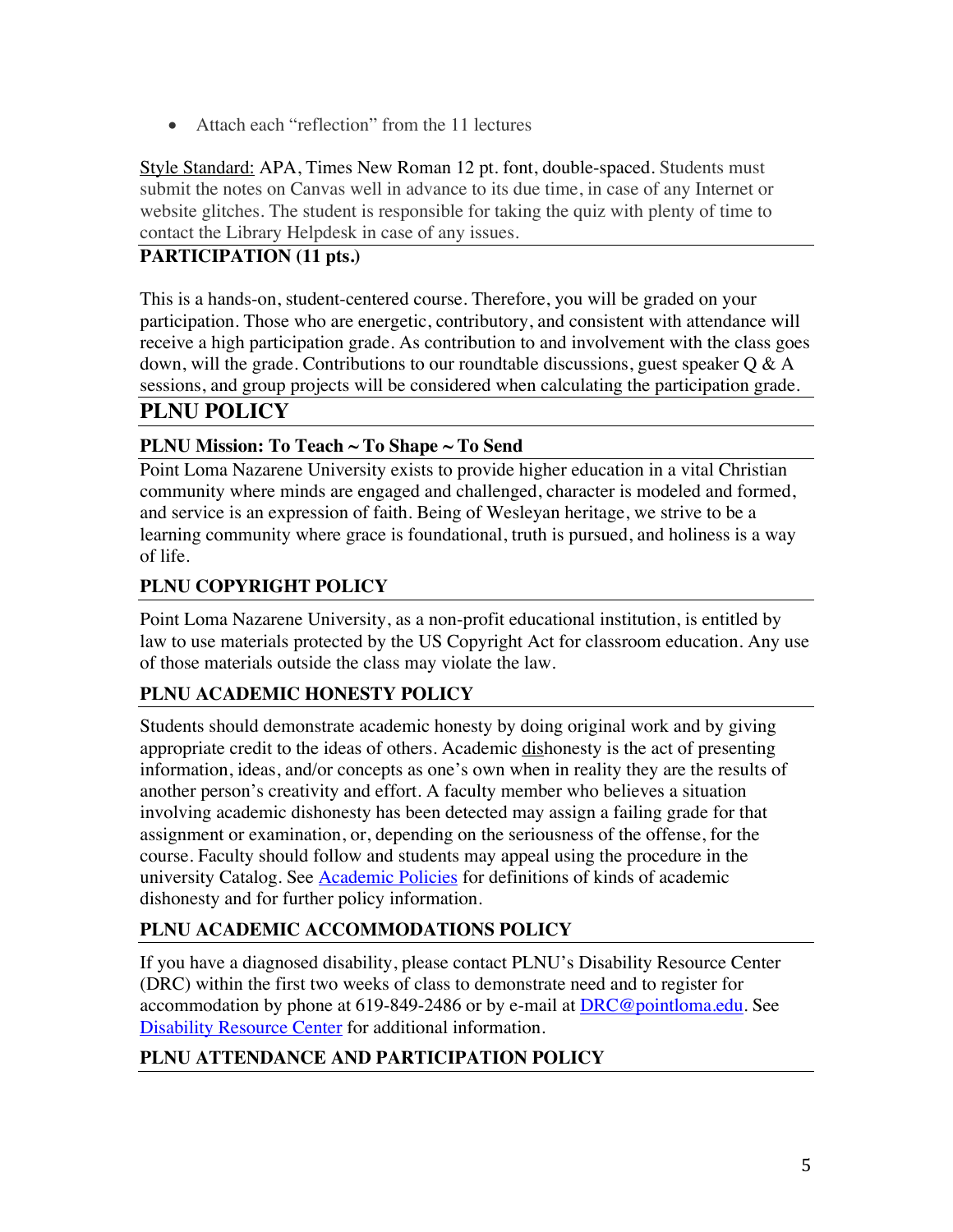Regular and punctual attendance at all classes is considered essential to optimum academic achievement. If the student is absent from more than 10 percent of class meetings, the faculty member can file a written report which may result in de-enrollment. If the absences exceed 20 percent, the student may be de-enrolled without notice until the university drop date or, after that date, receive the appropriate grade for their work and participation. See Academic Policies in the Undergraduate Academic Catalog.

| <b>Date</b>         | <b>Discussion/Activity</b>                                                                                       | <b>Due This Day</b> | <b>Assigned For</b><br><b>Next Class</b> |
|---------------------|------------------------------------------------------------------------------------------------------------------|---------------------|------------------------------------------|
| Tuesday 1/14        | <b>NO CLASS:</b><br><b>Tuesday as a Monday Schedule</b>                                                          |                     |                                          |
| Thursday 1/16<br>#1 | Class Intro: Syllabus & "Textbook"<br>Presentation" Assignment Explained<br>First "in-the-news" assigned         |                     | 3 in-the-news                            |
| Tuesday 1/21<br>#2  | Chapter 1: A Brief Introduction to Public<br>Relations & Case Discussion Example<br>First P.R. Research Assigned | 3 in-the-news       | PR Research                              |
| Thursday 1/23<br>#3 | P.R. Research Due<br>Examples & Discussion                                                                       | PR Research         | 3 in-the-news                            |
| Tuesday 1/28<br>#4  | Chapter 2: Ethics and the Law<br>& Case Discussion                                                               | 3 in-the-news       | PR Research                              |
| Thursday 1/30<br>#5 | P.R. Research Due<br>Examples & Discussion                                                                       | PR Research         | 3 in-the-news                            |
| Tuesday 2/4<br>#6   | <b>Chapter 3: Corporate Social Responsibility</b><br>& Case Discussion                                           | 3 in-the-news       | PR Research                              |
| Thursday 2/6<br>#7  | P.R. Research Due<br>Examples & Discussion                                                                       | PR Research         | 3 in-the-news                            |
| Tuesday 2/11        | <b>Chapter 4: Media Relations</b><br>& Case Discussion                                                           | 3 in-the-news       | PR Research                              |

# **COURSE CALENDAR**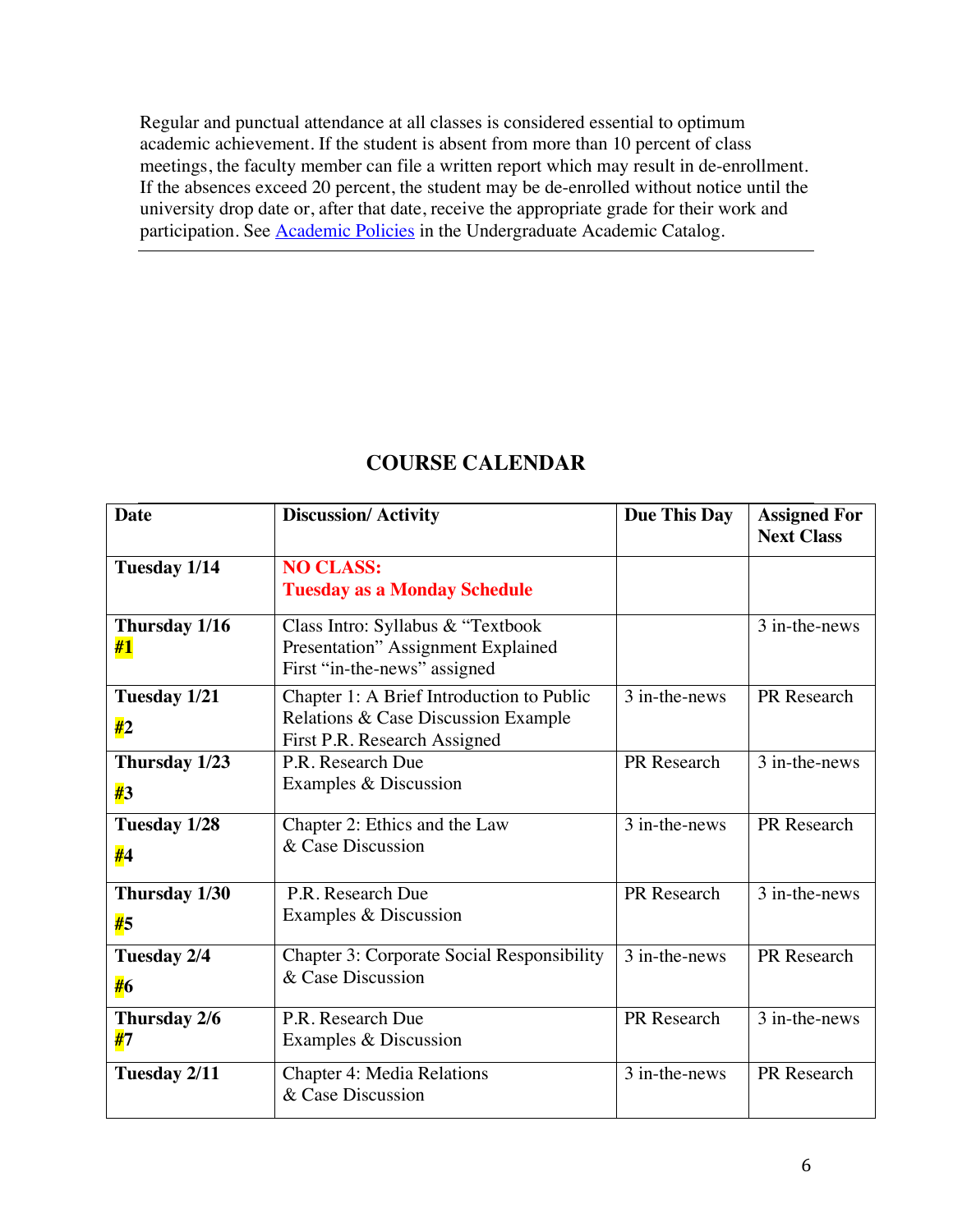| an c |  |  |
|------|--|--|
|      |  |  |
|      |  |  |
|      |  |  |
|      |  |  |
|      |  |  |

| Thursday 2/13             | P.R. Research Due                     | PR Research   | 3 in-the-news              |
|---------------------------|---------------------------------------|---------------|----------------------------|
| #9                        | Examples & Discussion                 |               |                            |
| Tuesday 2/18              | <b>Chapter 5: Conflict Management</b> | 3 in-the-news | PR Research                |
| #10                       | & Case Discussion                     |               |                            |
| Thursday 2/20             | P.R. Research Due                     | PR Research   | 3 in-the-news              |
| #11                       | Examples & Discussion                 |               |                            |
| Tuesday 2/25              | Chapter 6: Activism                   | 3 in-the-news | PR Research                |
| #12                       | & Case Discussion                     |               |                            |
| Thursday 2/27             | P.R. Research Due                     | PR Research   | 3 in-the-news              |
| #13                       | Examples & Discussion                 |               |                            |
| Tuesday 3/3               | <b>Chapter 7: Consumer Relations</b>  | 3 in-the-news | PR Research                |
| #14                       | & Case Discussion                     |               |                            |
| Thursday 3/5              | P.R. Research Due                     | PR Research   | $\overline{3}$ in-the-news |
| #15                       | Examples & Discussion                 |               |                            |
| Tuesday 3/10              | <b>NO CLASS: SPRING BREAK</b>         |               |                            |
| Thursday 3/12             | <b>NO CLASS: SPRING BREAK</b>         |               |                            |
| Tuesday 3/17              | Chapter 8: Entertainment and Leisure  | 3 in-the-news | PR Research                |
| #16                       | & Case Discussion                     |               |                            |
| Thursday 3/19             | P.R. Research Due                     | PR Research   | 3 in-the-news              |
| #17                       | Examples & Discussion                 |               |                            |
| Tuesday 3/24              | <b>Chapter 9: Community Relations</b> | 3 in-the-news | PR Research                |
| #18                       | & Case Discussion                     |               |                            |
| Thursday 3/26             | P.R. Research Due                     | PR Research   | 3 in-the-news              |
| #19                       | Examples & Discussion                 |               |                            |
| Tuesday $3/3\overline{1}$ | Chapter 10: Cultural and Other & Case | 3 in-the-news | PR Research                |
| #20                       | <b>Discussion Considerations</b>      |               |                            |
|                           |                                       |               |                            |
| Thursday 4/2              | P.R. Research Due                     | PR Research   | 3 in-the-news              |
| #21                       | Examples & Discussion                 |               |                            |
|                           |                                       |               |                            |